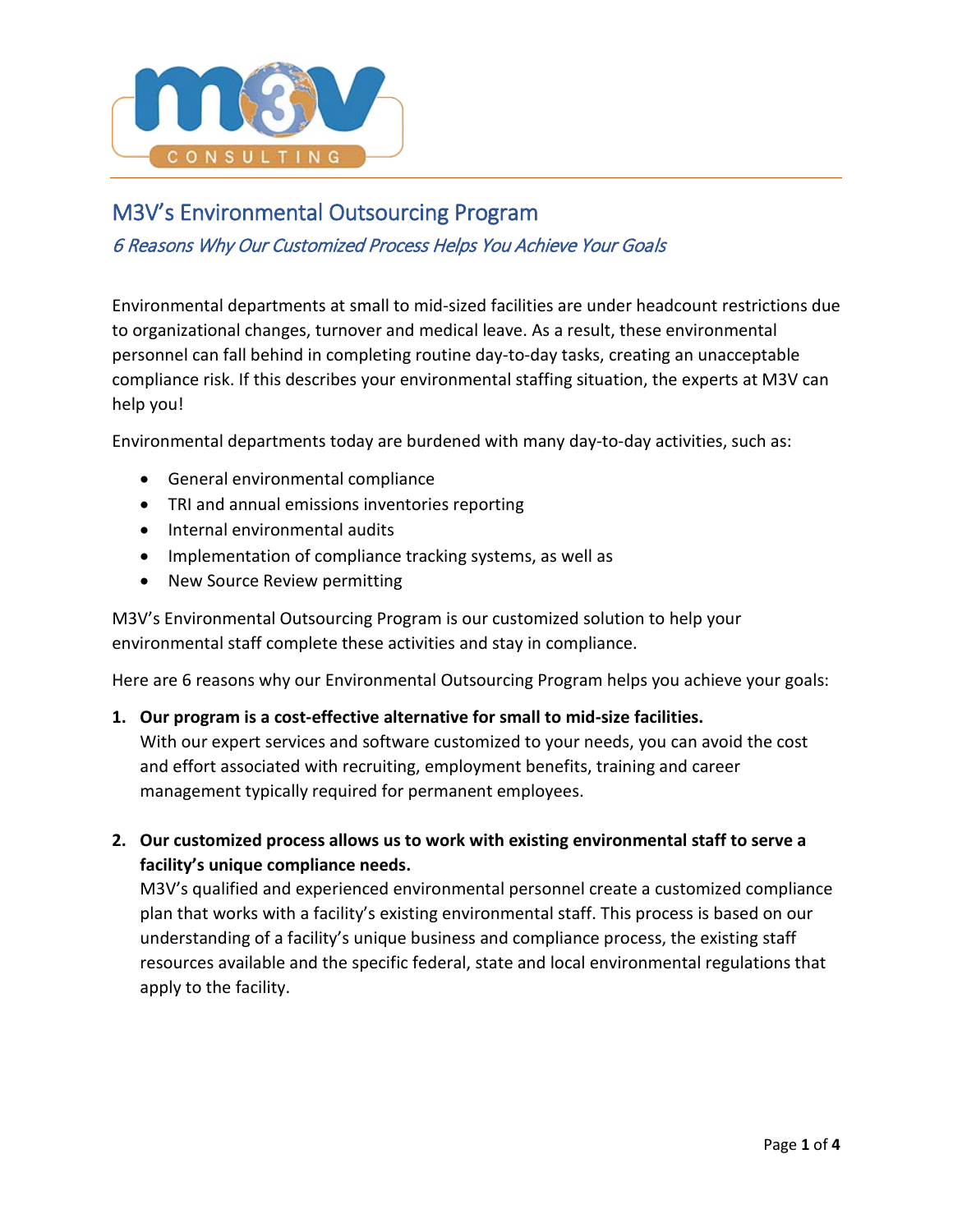

*6 Reasons Why Our Customized Process Helps You Achieve Your Goals*

## **3. We can help anyone, anywhere.**

We work with your existing environmental staff to provide turn-key environmental compliance services for industrial clients in Indiana, as well as throughout the United States. We can help anyone, anywhere, stay in compliance with all environmental rules and regulations.

In addition, our experts are located in several regional offices, so we can be present on-site for months at a time or on a periodic basis, such as once a week or once a month.

**4. Our interactive, online Environmental Management Database is an all-inclusive tool.** Our Environmental Management Database organizes all your information within one userfriendly online database. This software contains all the environmental tasks and documents related to a client's facility activities, including an environmental task planner.

Our online Environmental Management Database:

- Enables high-quality communication between M3V and a client
- Improves environmental task efficiency
- Ensures that the paper work is completed properly, and in a timely fashion
- Guarantees that the ultimate goal of compliance assurance is accomplished

### **5. Your goals become our goals.**

Our M3V expert work hard with our clients to achieve a mutually beneficial, long-term partnership. *You* benefit when you sign onto our Environmental Outsourcing Program, because your environmental goals automatically become M3V's goals.

These are only some of the environmental compliance goals M3V can help you attain with our Environmental Outsourcing Program:

- Eliminate costly training curves
- Attain improved and more efficient environmental compliance

Enhanced public and business-to-business image through M3V's process improvements and ability to integrate environmental issues with business priorities and market drivers.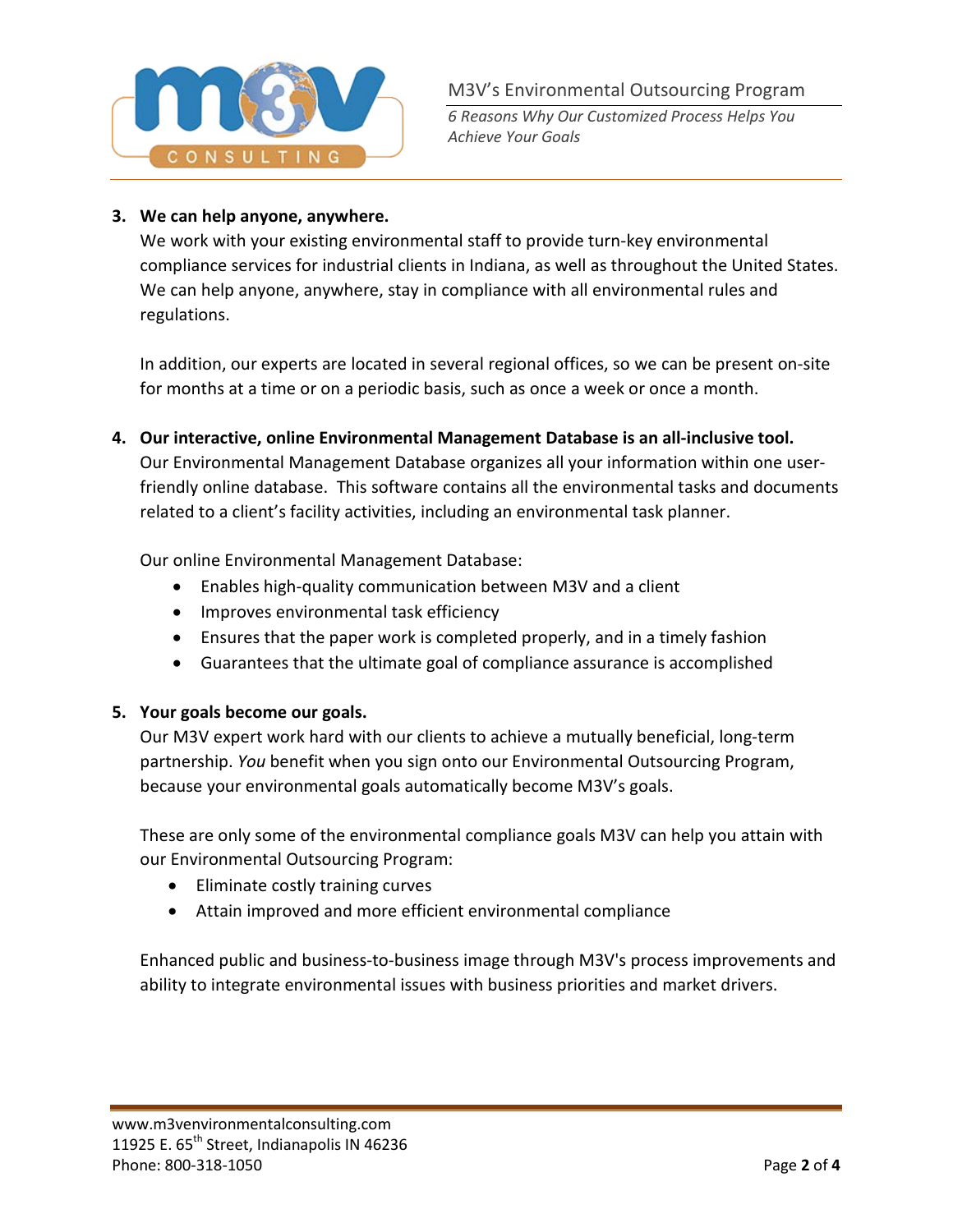

*6 Reasons Why Our Customized Process Helps You Achieve Your Goals*

#### **6. We offer the M3V Environmental Outsourcing Guarantee!**

M3V **guarantees** your compliance with both federal and state environmental agencies with jurisdiction over your facility.\*

If a facility is found to be out of compliance by the state or the federal agency for items covered under the Environmental Outsourcing Guarantee, M3V will correct the violations and assume responsibility for any assessed fines against your facility.

*\*M3V is not responsible for compliance on items not listed in the final Environmental Outsourcing agreement, as signed by M3V and the facility, or compliance on items where the facility failed to follow M3V's compliance guidance recommendations. In addition, this guarantee is valid provided the client follows M3V's compliance recommendations.*

M3V's Environmental Outsourcing Program delivers these 6 benefits to our clients by providing an extensive list of services and solutions:

#### **Permitting and compliance needs**

- Track applicable regulatory developments
- Obtain requisite environmental permits for existing and new operations
- Prepare and file required environmental reports
- Represent the client during agency inspections and meetings
- Provide monthly waste disposal log compliance status
- Complete quarterly equipment inspections (if applicable) as required by the client's permit.
- Report to the state agency, EPA and LEPC before March 1 of the Hazardous Chemicals (if applicable) stored on site over the threshold quantities, as required by law
- Report to the state agency before July 1 the annual emission statement (if applicable).
- Complete quarterly and annual compliance certification
- Complete timely quarterly compliance ground water monitoring reports.
- Report Hazardous Chemicals used in excess of threshold quantities (Form R Reports)
- Maintain online MSDS, Environmental Task Manager and Chemical Management databases for accurate inventory, task management and reporting.
- Prepare and update Spill Prevention, Control and Countermeasures Plan and inspect the facility as required in the plan